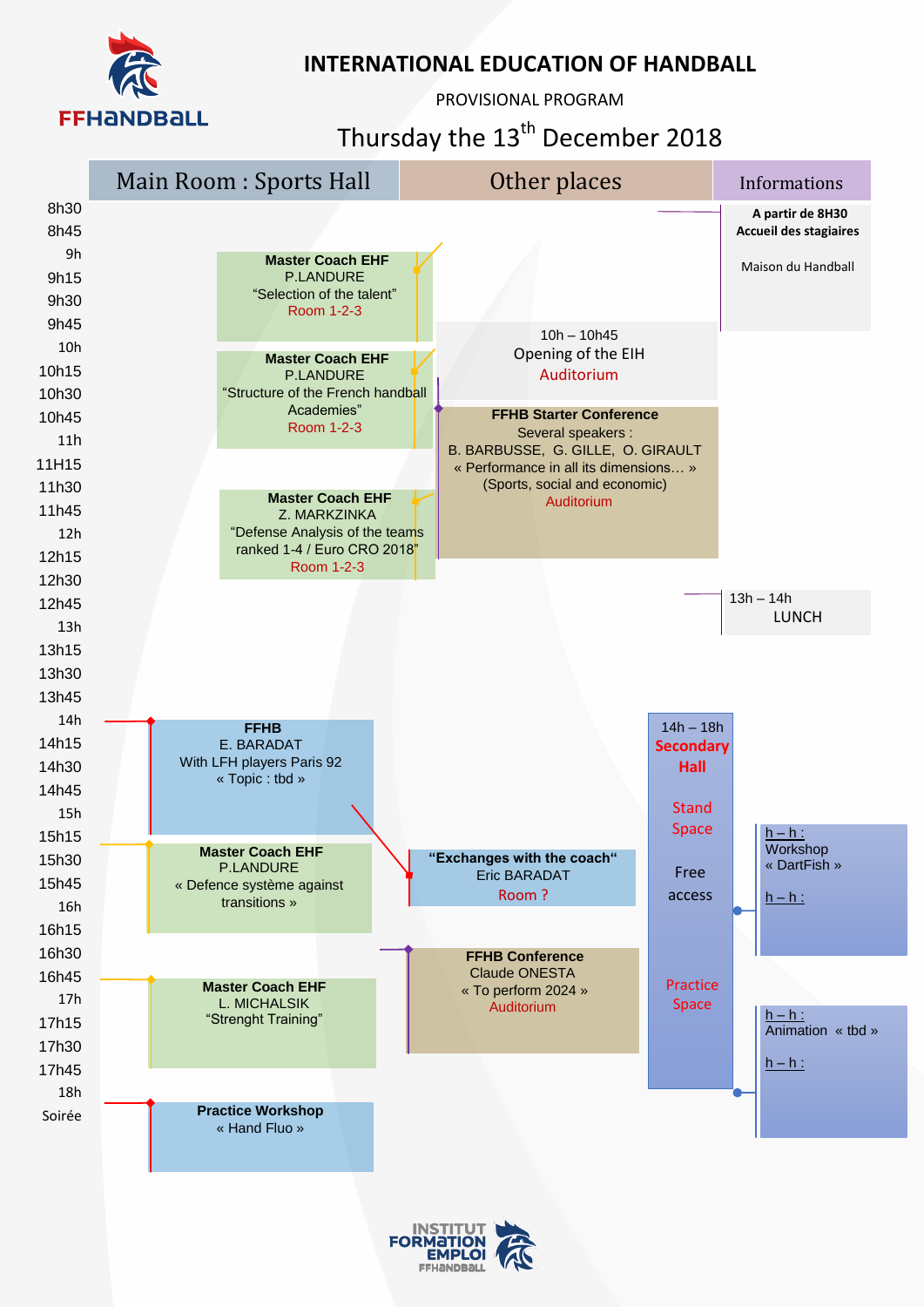

PROVISIONAL PROGRAM

Friday the  $14<sup>th</sup>$  december 2018



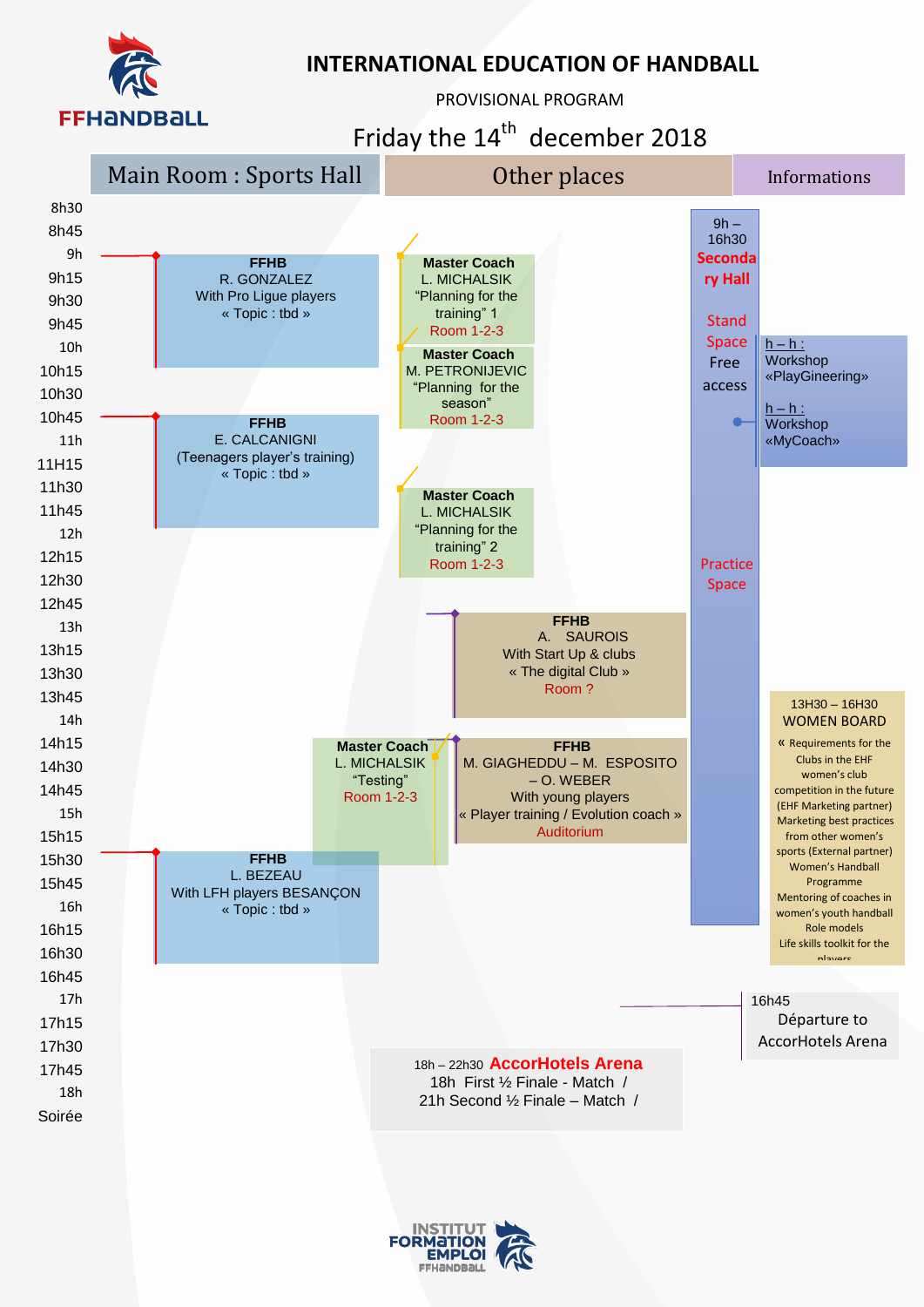

PROVISIONAL PROGRAM

Saturday the  $15<sup>th</sup>$  december 2018